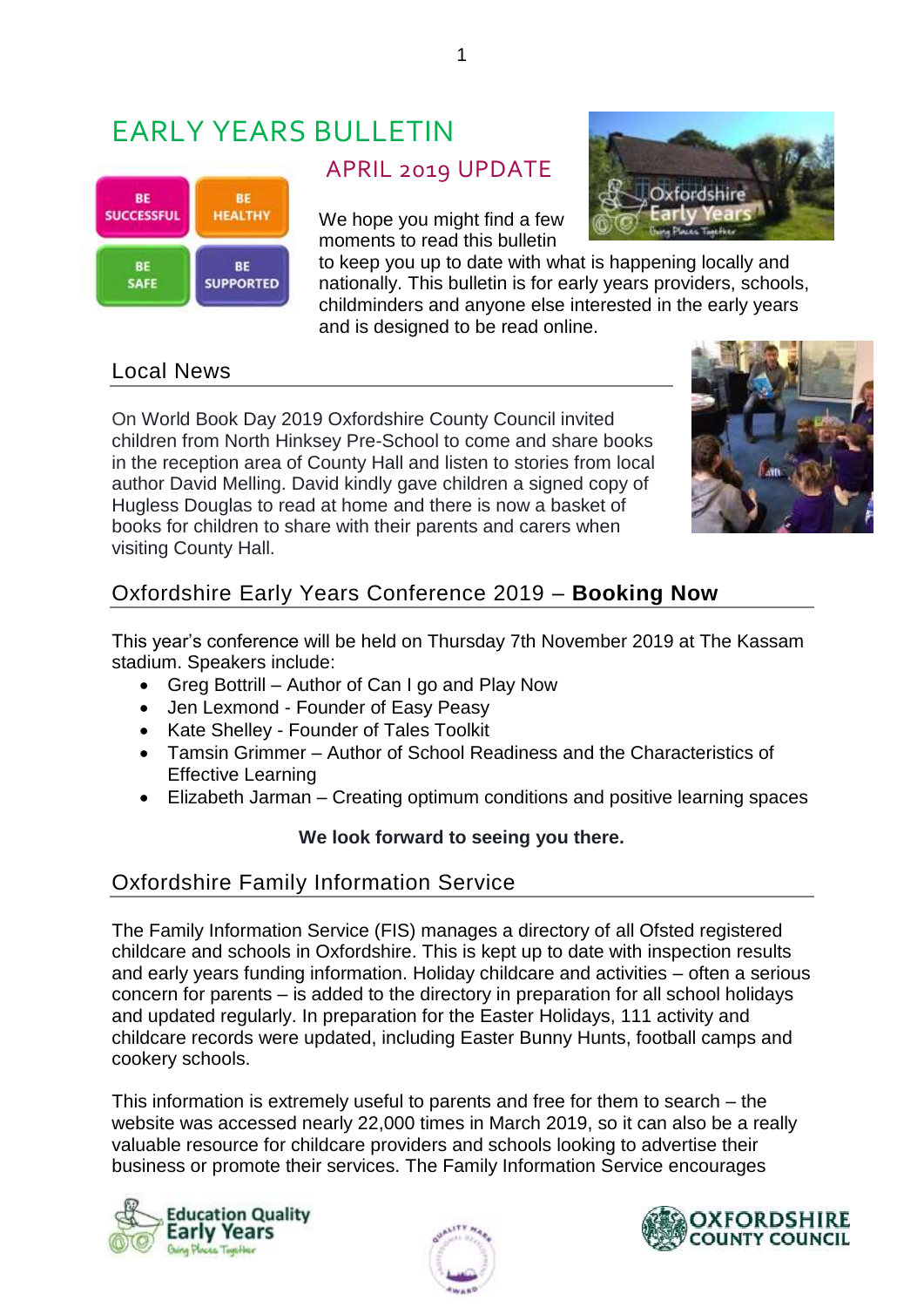providers to check that their records are up to date at least every 6 months. Providers can edit their own records to provide information on any SEND support they offer, details about their facilities, opening hours and costs, as well as any vacancies they might need to fill. In March, 190 childcare providers checked and amended their records.

If you are not sure how to update your childcare record, please follow this link: <https://fisd.oxfordshire.gov.uk/kb5/oxfordshire/directory/providers.page> for more information, or call the Family Information Service on 01865 323 322.

# National News

#### **Foundation Years Website**

The National Children's Bureau (NCB) is now the Department for Education's (DfE) Stakeholder Engagement Partner for the Early Years. Sign up to receive national information, news and updates at <https://foundationyears.org.uk/category/news/>

#### **Baseline Assessment Update**

The national voluntary pilot on the new Baseline assessment begins in autumn 2019. The [assessment framework](https://www.gov.uk/government/publications/reception-baseline-assessment-framework?utm_source=Foundation+Years&utm_campaign=3b6289cb21-EMAIL_CAMPAIGN_2019_03_25_03_13&utm_medium=email&utm_term=0_8f9a6de061-3b6289cb21-321538273&mc_cid=3b6289cb21&mc_eid=657d2da590) provides details for the pilot year, including information about the content of the assessment and its design.

#### **Ofsted**

Ofsted have now closed their consultation on the proposed changes to the Framework and Inspection handbooks. Keep up to date with matters relating to Ofsted by reading their [inspection blog.](https://educationinspection.blog.gov.uk/) They have also published a range of webinars on the new Inspection framework including one for Childminders [here.](https://youtu.be/YLnzwcpcYZs?list=PLLq-zBnUkspMqHNi3C1kF-QCQ93UCCtNe) Ofsted's Big Conversation (OBC) meeting organised by providers for providers and anyone working in early years is on 24 June in Brighton. You can book tickets [here.](https://www.eventbrite.com/e/south-east-ofsted-big-conversation-tickets-60131707556)

# **Updated Health Declaration Form**

The Health declaration form for childminders and people who work in childcare or children's social care has been updated for clarity and is now in separate sections: B1 for early years and childcare and B2 for children's social care. You can find it [here.](https://www.gov.uk/government/publications/become-a-childcare-provider-health-declaration?utm_source=e87c2570-8ca0-4719-b73d-9938f608ea73&utm_medium=email&utm_campaign=govuk-notifications&utm_content=immediate)

#### **Acas Neurodiversity at work**

[New research](http://www.acas.org.uk/index.aspx?articleid=5858&utm_medium=email&utm_campaign=SEE%20Employment%20law%20update%20and%20HR%20news%20from%20Acas%20South%20East%20March%20CENTRE%20NORTH%201%202019&utm_content=SEE%20Employment%20law%20update%20and%20HR%20news%20from%20Acas%20South%20East%20March%20CENTRE%20NORTH%201%202019+CID_45cdc7846b0c8dbde1689c110f84bee3&utm_source=Acas%20South%20East%20Email%20Marketing%20Live&utm_term=Neurodiversity%20at%20work) undertaken for Acas has approached the subject of 'neurodiversity' within the context of employment and the workplace. 'Neurodiversity' is a relatively new term that refers to people who have dyslexia, autism, ADHD, dyspraxia and other neurological conditions. The report seeks to identify policies and practices which help people with these conditions get work and flourish within a diverse workforce. It is based on case studies of two organisations, coupled with expert testimony from a number of practitioners operating in the field.

# **Poverty proofing the school day**

Children North East presented a powerful and challenging workshop at the recent Oxfordshire Headteachers conference on poverty proofing the school day. You can find out more at <http://www.povertyproofing.co.uk/>





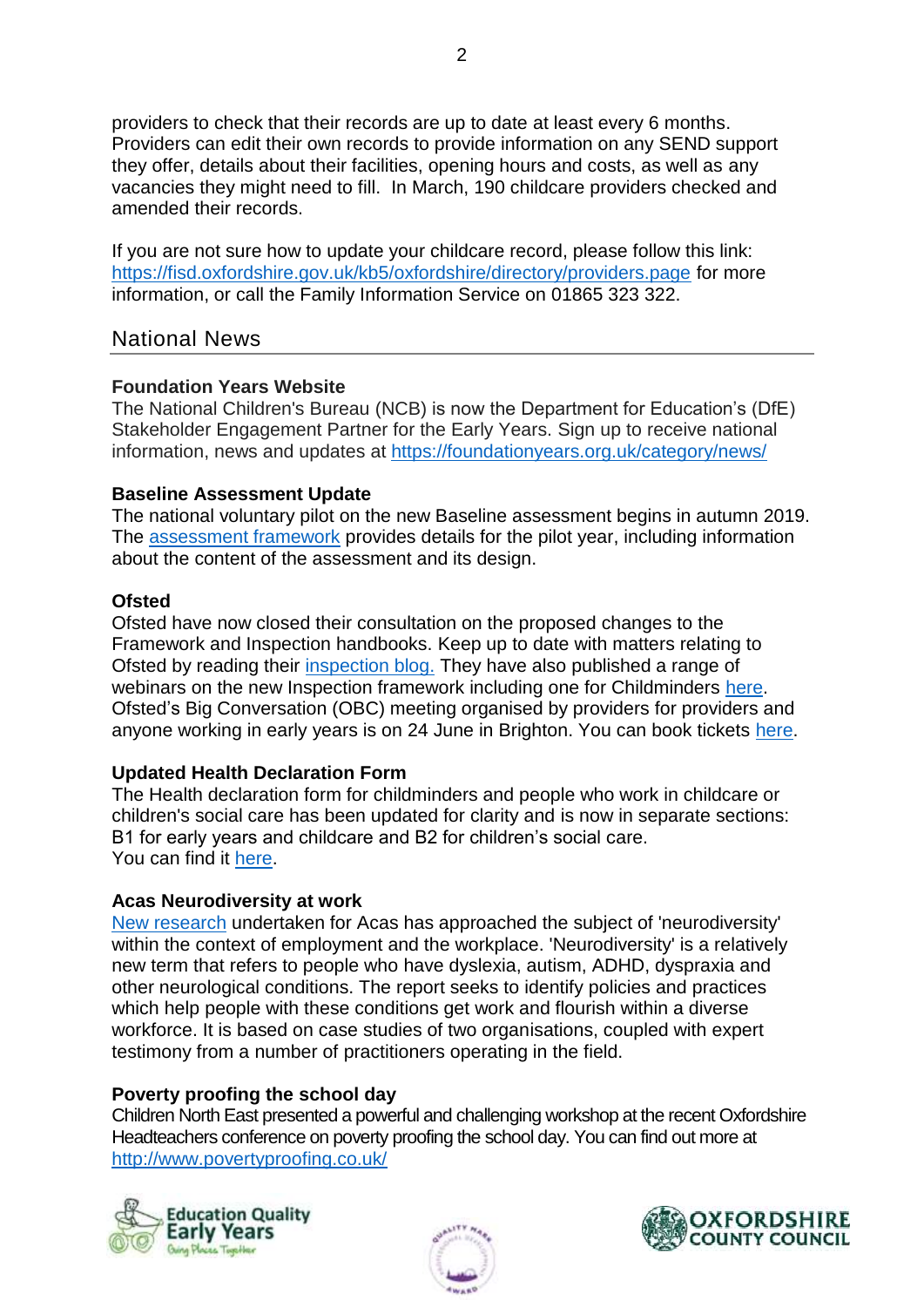**DfE announces new project to challenge stereotypes around men's role in early education** More men are to be encouraged in to a career in nurseries and early years settings, in a new project to provide more diverse role models for children before they start school. With men making up just 3% of early years staff in England, the project aims to break down the barriers that prevent men entering careers in children's early education, including the myth that men are less suited to caring roles. You can read more [here](https://www.gov.uk/government/news/calls-for-more-men-to-work-in-the-early-years?utm_source=e170b567-8047-4c7a-8bf1-08f3fad47d95&utm_medium=email&utm_campaign=govuk-notifications&utm_content=daily)

# EYFSP Moderation 2019

Please ensure you have downloaded and read the [EYFSP handbook](https://www.gov.uk/government/publications/early-years-foundation-stage-profile-handbook) and [Assessment and Reporting Arrangements](https://www.gov.uk/government/publications/2019-early-years-foundation-stage-assessment-and-reporting-arrangements-ara) if you have Reception age children. The very useful [Guide to the Expected and Exceeding Descriptors](https://www2.oxfordshire.gov.uk/cms/sites/default/files/folders/documents/childreneducationandfamilies/educationandlearning/earlyyearschildcare/Aguidetothedescriptors.pdf) can be found on the dedicated section on our Free Early years Toolkit.

Reception Teachers, if you are not having a moderation visit to your school, please ensure you have booked onto one of the moderation meetings. The dates can be found in the [Oxfordshire EYFSP Moderation plan.](https://www2.oxfordshire.gov.uk/cms/sites/default/files/folders/documents/childreneducationandfamilies/educationandlearning/earlyyearschildcare/EYFSPModerationPlan.pdf)

For those in settings who may have a child completing their 'Reception' year with you please book onto the PVI drop in session on Wednesday 12<sup>th</sup> June from 1-5pm at The Green Dragon at Hill End. You need to book a slot – approximately 30 minutes - with a moderator. Please email [Early.Years@Oxfordshire.gov.uk](mailto:Early.Years@Oxfordshire.gov.uk) to book a place, stating your name and setting and desired time.

# Safeguarding

#### **Early Help Assessment, Team Around the Family and Threshold of Needs**

LCSS are excited to announce the updated EHA/TAF paperwork, which is shorter, easier to use and already getting good feedback from the people piloting it. The Threshold of Need Document has been updated in line with the 2018 Working Together to Safeguard Children and Keeping Children Safe in Education 2018 legislation and contains additional guidance that should be considered when making threshold decisions.

If you require advice/support with these new documents, please contact your LCSS team. EHA Training from April 2019 will include the new paperwork – to book on Early Years twilight training sessions please visit the [Step into Training](https://oxfordshirecpdonline.com/cpd/default.asp) website. You can find all the new documents on the OSCB website <https://www.oscb.org.uk/themes-tools/>

#### **Multi-Agency Chronologies - Linking the chain**

A common theme from serious case reviews is the need for safeguarding partners to have one, shared understanding of the child over time. Multi-agency chronologies (MAC) can be an essential tool for safeguarding and protecting children from harm. The MAC seeks to give a clear account of all significant events in a child's life, and the impact these events may have on a child's wellbeing and development, drawing upon the knowledge and information held by all agencies involved with the child and





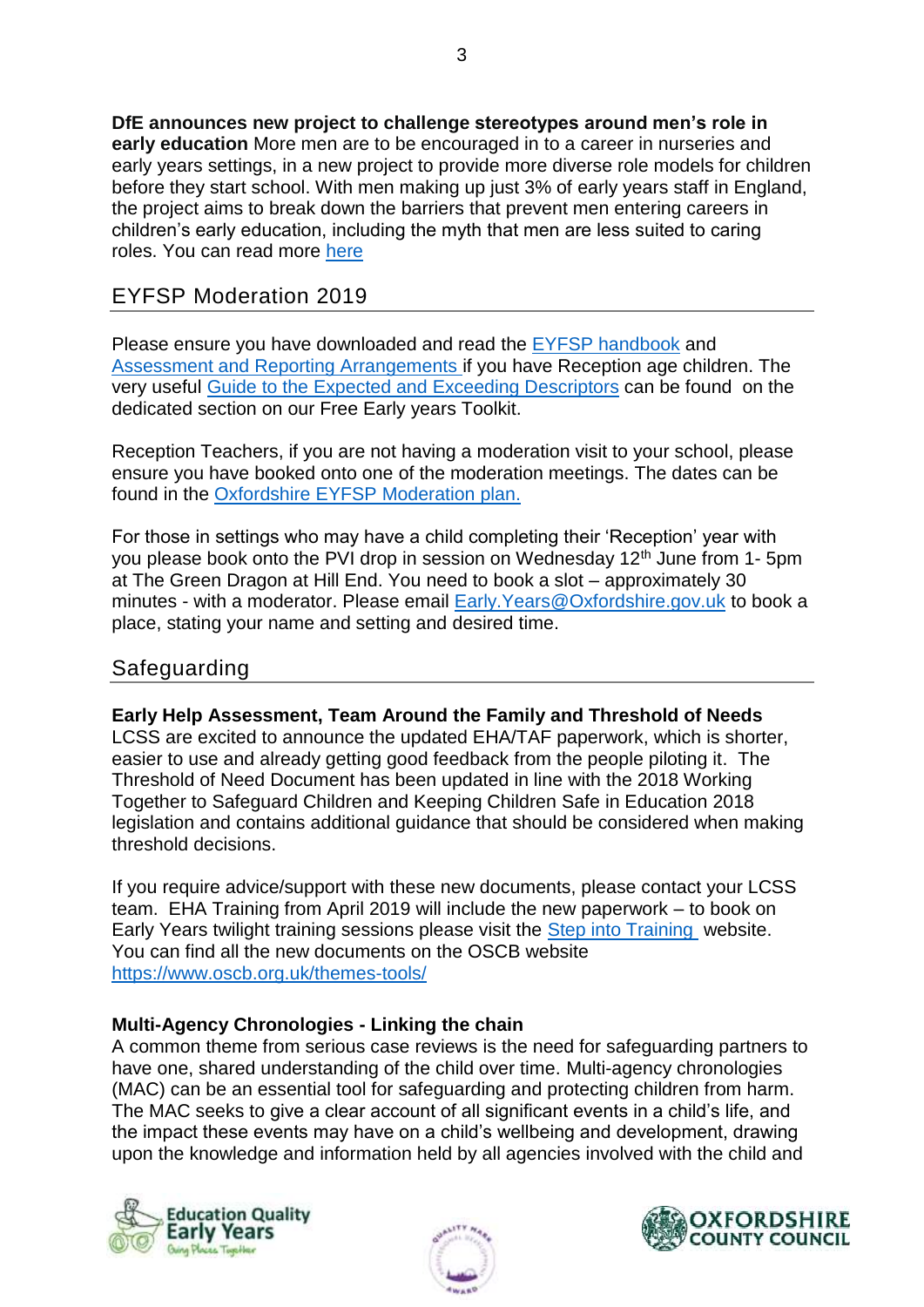family. Look out for training events for Multi- Agency Chronologies on the OSCB website.

# **OSCB training**

OSCB are running An Introduction to FGM on Wednesday 15 May 2019 (09:30 - 13:00) *a*nd a 2-day multi-agency training on neglect and emotional abuse, bookable through OSCB [here.](https://training.oscb.org.uk/events-list?e=%3D%3DQO4cjM)

# **Schools safeguarding webpage**

The Oxfordshire Schools safeguarding page has recently been updated. Here you can find lots of information and resources relating to safeguarding issues for both schools and settings plus the information about contacting the LADO when an allegation against a member of staff has been made.

<http://schools.oxfordshire.gov.uk/cms/content/safeguarding>

# **Recruiting from Abroad**

Keeping Children Safe in Education (2018) states any offer of appointment made to a successful candidate, including one who has lived or worked abroad, must be conditional on satisfactory completion of the necessary pre-employment checks. The DfE have worked with [UK National Recognition Information Centre \(UK NARIC\)](https://www.naric.org.uk/naric/Individuals/Compare%20Qualifications/Comparability%20for%20Early%20Years%20Sector.aspx) to develop a bespoke Early Years Service for people with an overseas qualification. The government has produced guidance on how to obtain an overseas police check and you can download it here: [Overseas Criminal Record Checks -](https://www.gov.uk/government/publications/criminal-records-checks-for-overseas-applicants?mc_cid=2ce14554eb&mc_eid=e2fd8af67c) gov.uk plus home office documents [An employer's guide to acceptable right to work documents.](https://www.gov.uk/government/publications/acceptable-right-to-work-documents-an-employers-guide) [PRADO](https://www.consilium.europa.eu/prado/en/prado-start-page.html?mc_cid=2ce14554eb&mc_eid=e2fd8af67c) is a website created by the EU to help identify genuine documents with examples from across the world.

# Health and Wellbeing

# **Physical Development**

How much physical activity do children under 5 years old need to do to keep healthy? To help you answer this question, the NHS have published these exercise and physical activity guidelines for the under fives.

[https://www.nhs.uk/live-well/exercise/physical-activity-guidelines-children-under-five](https://www.nhs.uk/live-well/exercise/physical-activity-guidelines-children-under-five-years/)[years/](https://www.nhs.uk/live-well/exercise/physical-activity-guidelines-children-under-five-years/)

#### **How will you be celebrating National Smile Month 2019? Are your teeth ready for school?**

From 13th May-13th June National Smile month is taking place at a similar time to new parents visiting your school for information about their child first year of school and Community Dental Services are offering support to schools and new school starters. CDS can provide a workshop or an informal 'information pop-up' for parents, around keeping their child healthy through their teeth, diet and visiting the dentist. If your school would like to book the free workshop or pop-up during National Smile Month, please contact the Community Dental Services on; 01869 238335 or **[ohimpoxfordshire@cds-cic.co.uk](mailto:ohimpoxfordshire@cds-cic.co.uk)**





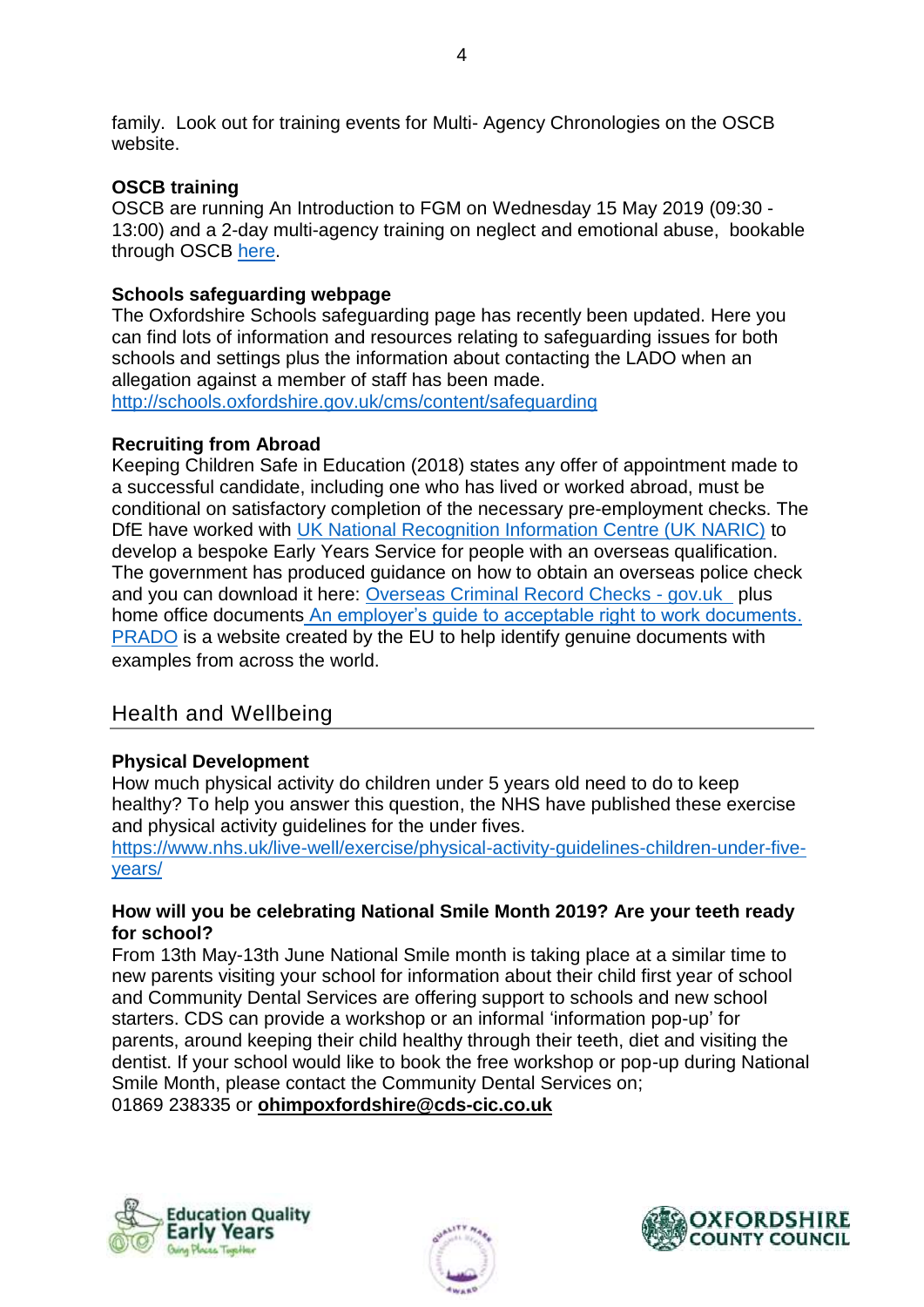#### **Measles**T

There have been more than 110,000 measles cases worldwide in the first three months of 2019 - a rise of 300% compared to last year, World Health Organization figures show. You can read BBC report on Measles [here](https://www.bbc.co.uk/news/health-48039524)

# **Music**

Early years music workshops can help children from deprived backgrounds and those with complex needs to overcome developmental delays, recent research suggests. A local charity Soundabout carried out a three-year study of more than 200 children aged under five found that attending weekly music classes for 10 weeks could close developmental gaps of as much as six months.

What do you do to encourage daily music making in your school or setting?







# Starting School and Staggered Starts

Children starting school in Autumn 2018 were the first cohort to have had access to the 30-hour childcare entitlement. As a result, more children had been in nursery fulltime before starting reception with families building work commitments around this. Historically, staggering primary school start dates has been common practice, where children are offered a slightly later start date or a part time attendance pattern for the first week or two of term. A phased induction can be helpful for some children, supporting transitions into school; for others, particularly those used to full time provision, it may be unsettling. For some parents, a school 'staggered starts' policy creates an unexpected gap in childcare provision during the first weeks in September.

The Council is trying this year to raise awareness that a staggered start is optional for parents. The DfE advises parents to "talk to the school's head teacher about any problems they may experience in any "settling-in" period / late start bearing in mind that the School Admissions Code is clear that children are entitled to a full-time place in a state-funded school reception class from the September following their fourth birthday. The Department would expect a full-time place to be offered to any parent who did not wish to take up the induction.''

Funding for the term a child starts school can't be split so remember that if a child stays in the early years setting for any sessions in that term, these can't be claimed as early education funding and are chargeable. All providers are asked to work with families to support their choice in what works best for them.